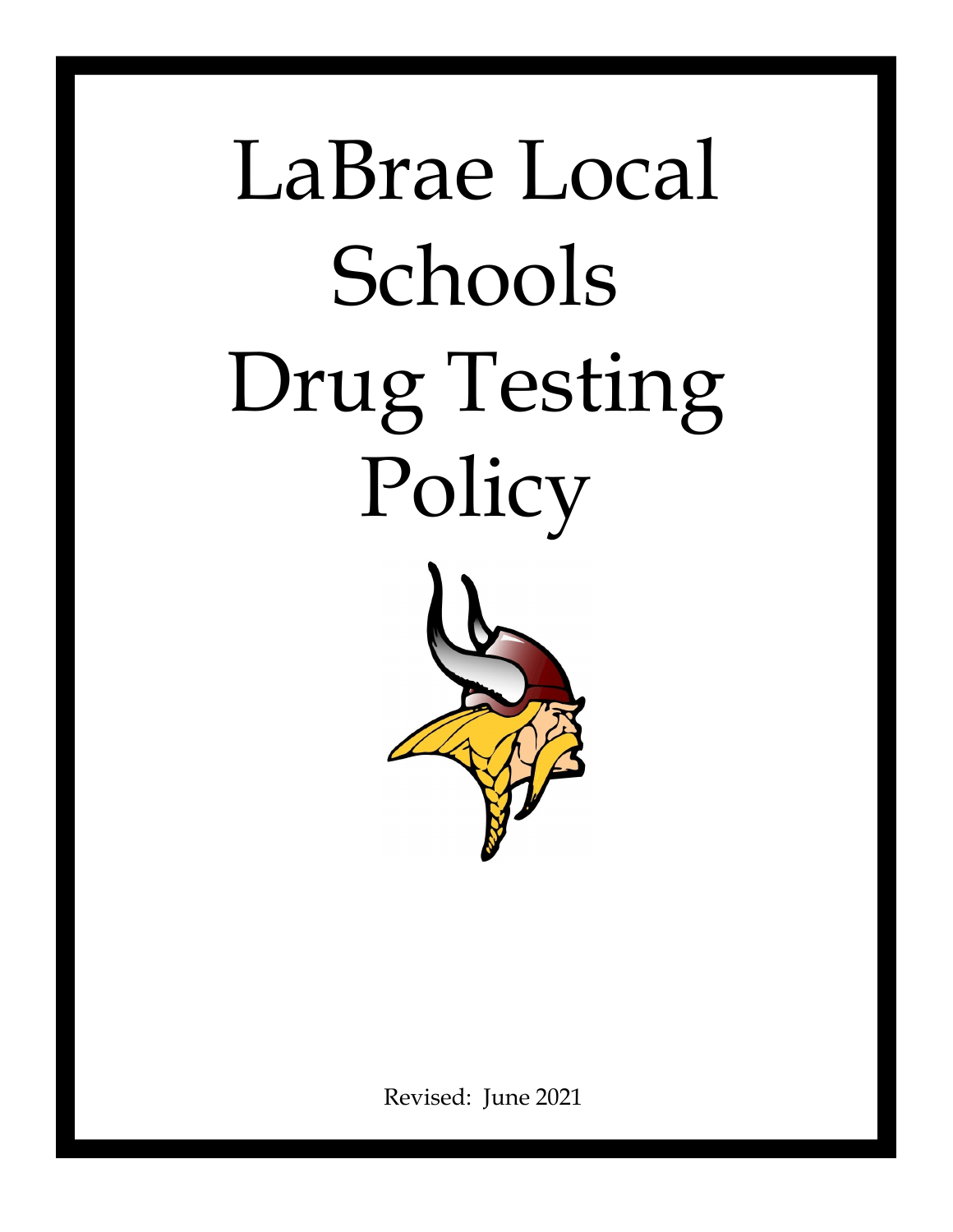# **TABLE OF CONTENTS**

| <b>STATEMENT OF NEED AND PURPOSE</b>                                                          | $\overline{2}$ |
|-----------------------------------------------------------------------------------------------|----------------|
| <b>PURPOSE OF THIS POLICY</b>                                                                 | $\overline{2}$ |
| <b>DEFINITIONS</b>                                                                            | 3              |
| <b>TESTING METHOD</b>                                                                         | 5              |
| <b>DRUGS FOR WHICH STUDENTS MAY BE TESTED</b>                                                 | 6              |
| <b>CONFIDENTIALITY</b>                                                                        | 6              |
| <b>COLLECTION PROCESS (Urine Screens)</b>                                                     | 6              |
| <b>POLICY VIOLATION</b>                                                                       | 8              |
| <b>DUE PROCESS</b>                                                                            | 8              |
| <b>COST OF ADDITIONAL TESTING</b>                                                             | 8              |
| <b>RESULTS OF A POSITIVE TEST</b>                                                             | 9              |
| IF A POSITIVE TEST OCCURS                                                                     | 9              |
| <b>SELF-REFERRALS</b>                                                                         | 10             |
| <b>CONSEQUENCES FOR STUDENTS PARTICIPATING</b><br>IN NON-ATHLETIC EXTRA-CURRICULAR ACTIVITIES | 10             |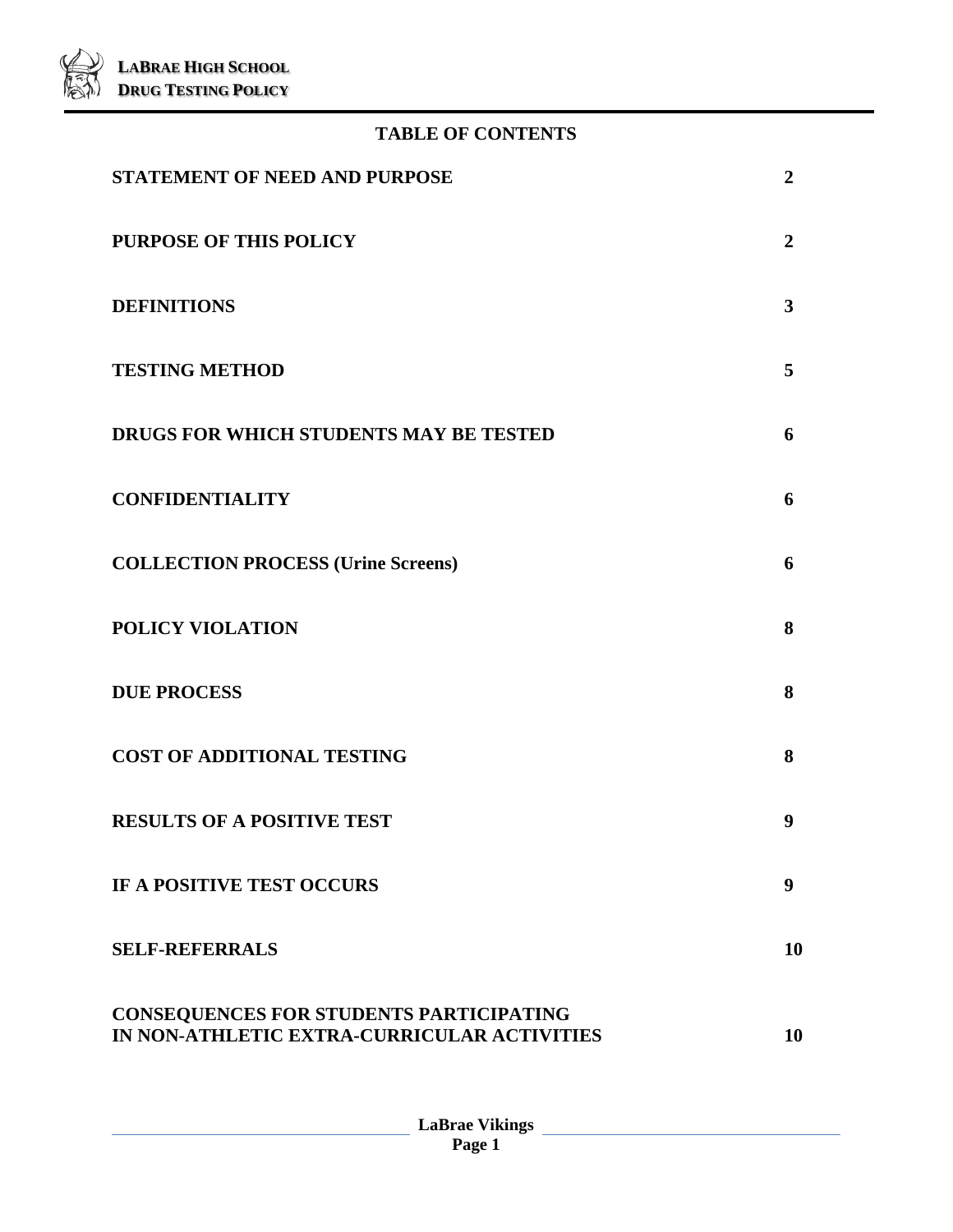

# **DRUG TESTING POLICY LABRAE LOCAL SCHOOL DISTRICT**

# **STATEMENT OF NEED AND PURPOSE:**

The LABRAE LOCAL SCHOOL DISTRICT Board of Education Drug Testing Policy was formed because of a concern that alcohol and illicit drugs may be used by LABRAE LOCAL SCHOOL DISTRICT students. The LABRAE LOCAL SCHOOL DISTRICT Board of Education desires to implement a policy which will attempt to provide this district with a safe and healthful student program. This policy reflects the LABRAE LOCAL SCHOOL DISTRICT Board of Education and the community's strong commitment to establish a truly drug and alcohol free school program. Because of the pervasive nature of drug use in our local schools, LABRAE LOCAL SCHOOL DISTRICT have selected student athletes, students who participate in competitive extra-curricular activities and students who, along with consent from their parents, volunteer to be tested, for inclusion in the testing pool. This policy applies to all athletes, volunteers and extracurricular activities from grades 7-12.

# **PURPOSE OF THIS POLICY SHALL BE:**

- 1. To provide a healthy and safe environment to all students participating in the athletic and extracurricular program.
- 2. To discourage all students from using drugs and alcohol.
	- a. Students will assume all responsibility for regulating their personal lives in ways that will result in their becoming healthful members of a team and worthy representatives of the school and community.
- 3. To provide students with the opportunity to become leaders in the student body for a drug free school.
- 4. To provide solutions for the student who does use drugs and alcohol.
- 5. To provide the school with positive guidelines and disciplinary policies for violations of the drug free policy.
- 6. To encourage those students who participate in athletic and extracurricular programs to remain drug free and alcohol free.

The program does not affect the current policies, practices, or rights of the District regarding student drug and/or alcohol possession or use, where reasonable suspicion by means other than drug testing through this policy. The drug testing policy is non punitive.

Students involved in extra-curricular activities need to be exemplary in the eyes of the community and other students. The drug testing and education policy is designed to create a safe, drug free environment for students and assist them in getting help when needed. Although students risk the loss of continued participation in extra-curricular activities, no student shall be suspended or expelled from school as a result of a certified "positive" test conducted by his/her school under this program.

No student will be penalized academically for testing positive for banned substances. The results of drug tests will not be documented in any student's academic records.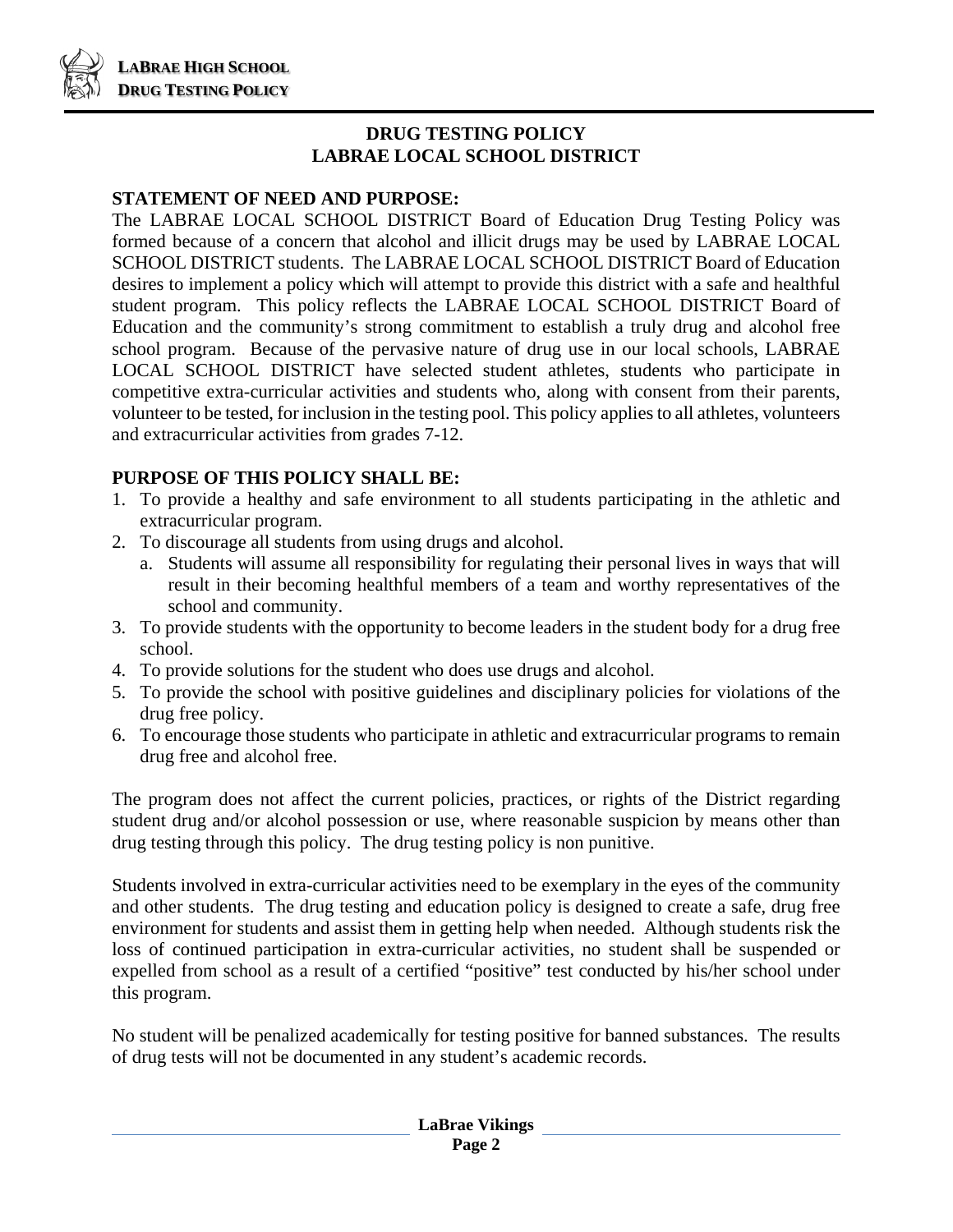

# **DEFINITIONS**

**ADULTERATION** - Any attempt to alter the outcome of a test by adding a substance to the sample, attempting to switch the sample, or otherwise interfere with the detection of illicit or banned substances in the urine, hair or saliva including purposely over-hydrating oneself in an attempt to dilute the urine to decrease possible detection of illicit or banned substances.

**ALCOHOL -** Any intoxicating liquor, beer, wine, mixed beverage, or malt liquor beverage as defined in the Ohio Revised Code Section 4301.01. The term "alcoholic beverage" includes any liquid or substance, such as "near beer" which contains alcohol in any proportion or percentage. The term "alcoholic beverage" does not include a substance used for medical purposes in accordance with directions for use provided in a prescription or by the manufacturer and in accordance with school district policy and rules related to the use of prescription and nonprescription drugs, provided the substance is a) authorized by a medical prescription from a licensed physician and kept in the original container, which shall state the student<sup>1</sup>s name and directions for use or b) an over-the-counter medicine.

**ASSESSMENT AND FOLLOW-UP PROGRAM** - A program operated by a certified chemical dependency counselor or any agency certified by the Ohio Department of Alcohol and Drug Addiction Services, or a licensed physician trained in chemical dependency.

**ATHLETIC SEASON -** In-season start dates will begin as published by the Ohio High School Athletic Association or sanctioning organization and continue until the completion of awards program for that sport for the LABRAE LOCAL SCHOOL DISTRICT. There are three athletic seasons: Fall, Winter, Spring.

**CHAIN OF CUSTODY** - The methodology of tracking specified materials or substances for the purpose of maintaining control and accountability from initial collection to the final disposition for all such materials and providing for accountability at each stage of handling, testing, and storing specimens and reporting test results.

**CONFIRMATION TEST, CONFIRMED TEST, OR CONFIRMED DRUG TEST** - A second analytical procedure used to identify the presence of a specific drug or metabolite in a specimen, which test must be different in scientific principle from that of the initial test procedure and must be capable of providing requisite specificity, sensitivity, and quantitative accuracy.

**DESIGNATED OFFICIAL** – The individual designated by the District to oversee the drug testing program on behalf of the District.

**EXTRA-CURRICULAR ACTIVITY -** Any activity of a competitive nature that does not involve a grade. Parking privileges will also be defined as an extra-curricular activity for purposes of these guidelines.

**FOCUSED SELECTION** - A mechanism for selecting students for drug/alcohol testing in which each student in a particular group shall be selected for testing when selections are made. Examples may include males, females, freshmen, sophomores, juniors, and/or seniors.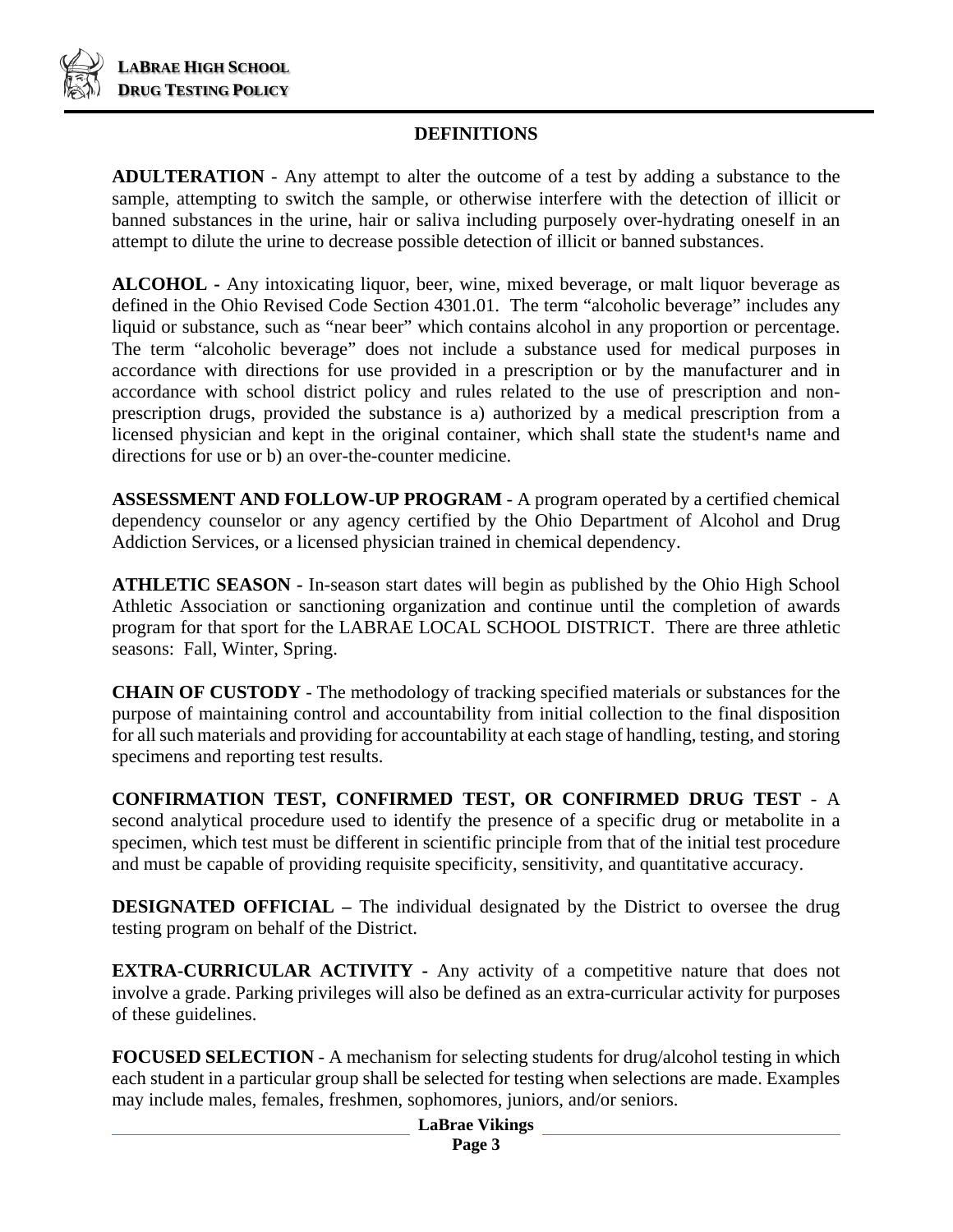

**ILLEGAL/ILLICIT DRUGS -** Any substance included in U.S.C. 802 (6), which an individual may not sell, offer to sell, possess, give, exchange, use, distribute, or purchase under State or Federal Law. This definition also includes all prescribed and over-the-counter drugs being used in any way other than for medical purposes in accordance with the directions for use provided for in the prescription or by the manufacturer. We may also test for Nicotine and Steroids.

**MOOD-ALTERING CHEMICALS** - Includes without limitation, narcotics, depressants, stimulants, hallucinogens, counterfeit drugs, marijuana, alcohol, and any common substance such as "white out", glue, gasoline, etc., used for a mood altering effect. Prescription drugs are also included, unless authorized by a medical prescription from a licensed physician and kept in the original container, which states the student's name and directions for proper use.

**PARKING PERMIT** – A permit given to students seeking permission to drive and park their personal vehicle on school property during the school day.

**POSITIVE RESULT** - The presence of alcohol, illegal drugs, or their metabolites.

**RANDOM SELECTION -** A system of selecting students for drug and alcohol testing in which each athlete shall have a fair and equitable chance of being selected each time selections are required.

**SELF-REFERRAL –** The decision by a student to seek assistance or counseling for suspected substance abuse. A self-referral is not to be used as a means of avoiding consequences of a violation of this policy. Policy violations already reported or pending violations with law enforcement cannot be "self-referred."

**SPECIMEN** - Any urine, saliva, or hair sample provided by a student for testing pursuant to this policy.

**STUDENT ATHLETE** - Any person participating in the LABRAE LOCAL SCHOOL DISTRICT athletic program and/or contests under the control and jurisdiction of the LABRAE LOCAL SCHOOL DISTRICT and/or the Ohio High School Athletic Association (OHSAA). This policy also includes cheerleaders.

**STUDENT DRIVER** – Any student who drives or parks his/her personal vehicle on school property during the school day. All students who drive or park on school property must register their vehicle with the high school office, and have appropriate identification posted in their vehicle.

**TEAM SELECTION** - A mechanism for selecting students for drug/alcohol testing in which each athlete of a particular team shall be selected for testing when selections are made.

**TESTING YEAR** – Twelve (12) month period.

**TESTING METHOD**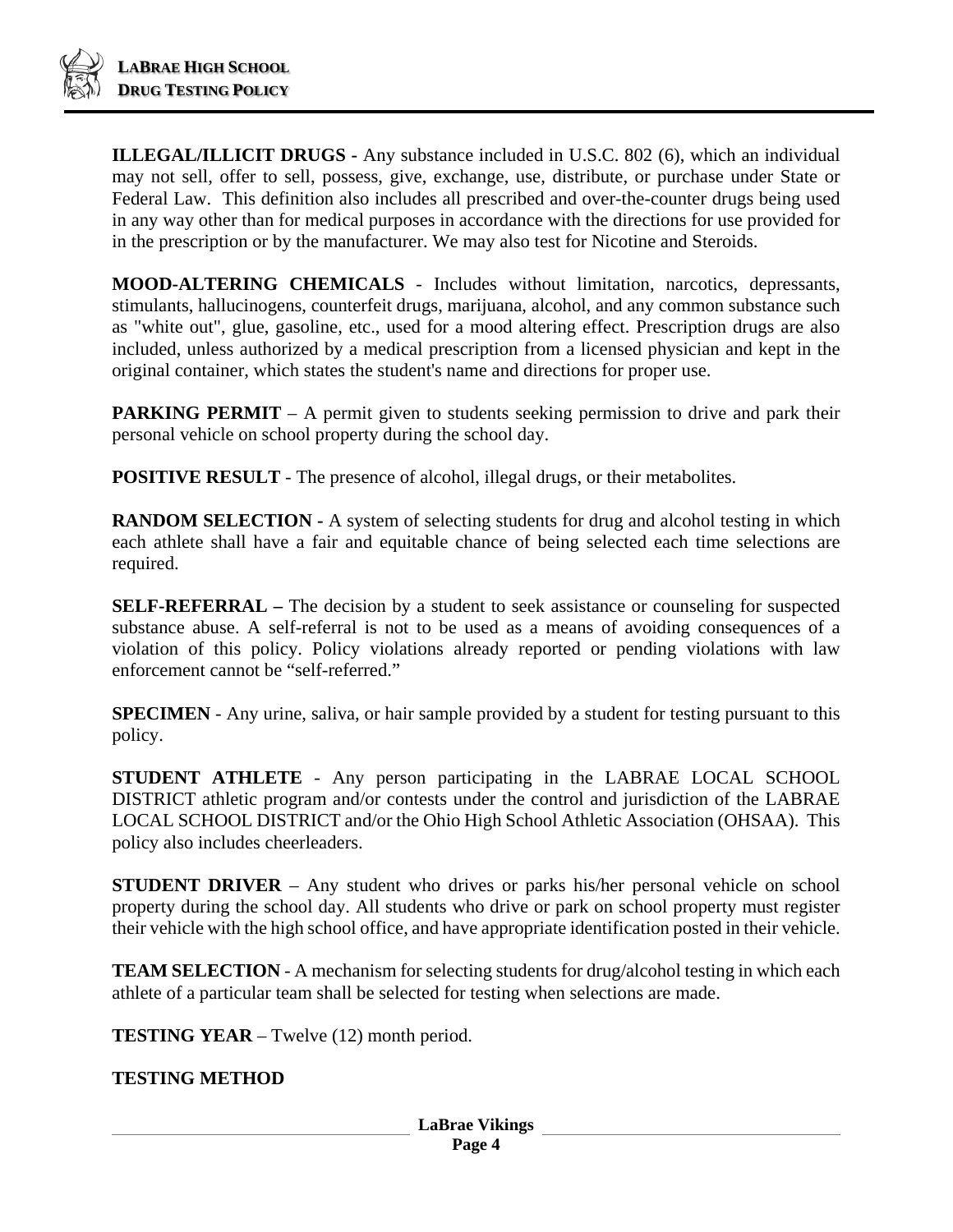

- A. **Baseline/Team Testing:** At the beginning of each season, all eligible students will submit to urine drug and alcohol testing. This testing will be completed within the first few weeks of the season on a specified date and time. The collection process will take place on school property or at a Board of Education approved testing facility. The Head Coach is responsible for ensuring that all student athletes and their parent/guardian/custodian properly sign the INFORMED CONSENT AGREEMENT prior to testing. Any student moving into the District shall be tested prior to the time he/she joins the team.
- B. **Random Testing:** In-session random testing shall be done throughout the season. Each team may have up to 20% of its eligible students tested per random selection. A student may be tested more than once per season. In the event of a positive result, the specimen will be sent to a laboratory for confirmation of results and a certified Medical Review Officer will determine the results.

The Athletic Director, under the Principal<sup>1</sup>s supervision, will use a system to ensure that students are selected in a random fashion. This system may include computer generated random numbers or names or by pulling numbers from a pool of numbers equal to the number of eligible students.

- C. **Scheduling of random testing:** Random testing will be unannounced. The day and date will be selected by the Athletic Director and confirmed with the building administrator. Random testing may be done weekly.
- D. **Reasonable Suspicion Testing Guidelines:** Reasonable suspicion testing occurs when the District has reason to suspect a student athlete or an extra-curricular participant may be in violation of this policy. A reasonable suspicion test may occur based on:
	- I. Observed behavior, such as direct observation of drug, alcohol use, or possession, or physical symptoms of drug or alcohol abuse
	- II. A pattern of abnormal conduct or erratic behavior
	- III. Arrest or conviction for drug related offense
	- IV. Information provided either by a credible source or independently corroborated regarding a student's substance or alcohol use; or
	- V. Evidence that the student being tested has tampered with a previous drug or alcohol test.

Any observation used to support reasonable suspicion testing is documented in writing by the Principal/designee and maintained in the student's record.

# **DRUGS FOR WHICH STUDENTS MAY BE TESTED**

LSD, Alcohol, Marijuana, Amphetamines, Methadone, Anabolic Steroids, Methaqualone, Barbiturates, Nicotine (Tobacco), Benzodiazepines, Opiates, Cocaine, Propoxyphene (Darvon), or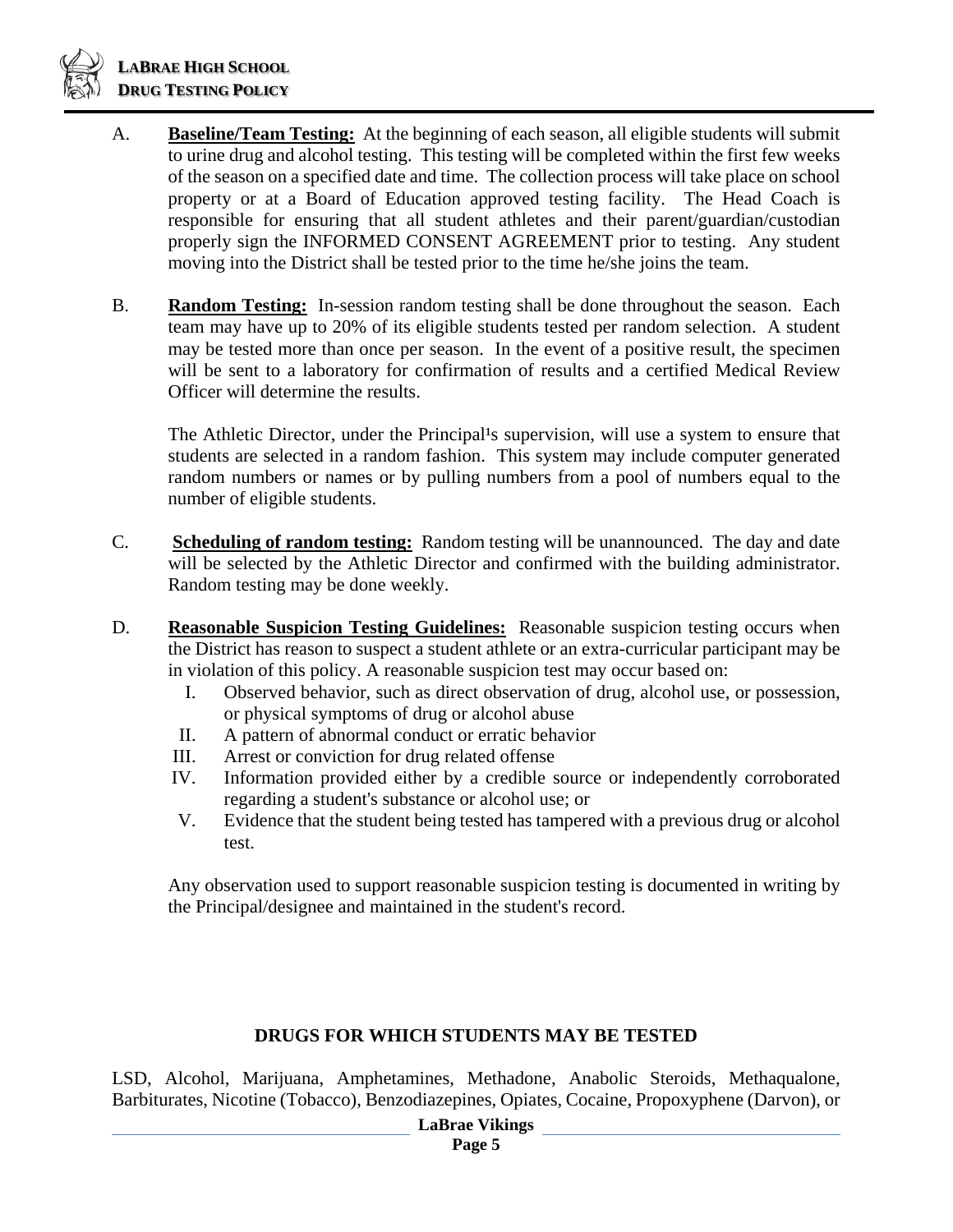

Any substance included in U.S.C. 802 (6), which an individual may not sell, offer to sell, possess, give, exchange, use, distribute, or purchase under State or Federal Law. This definition also includes all prescribed and over-the-counter drugs being used in any way other than for medical purposes in accordance with the directions for use provided for in the prescription or by the manufacturer.

## **CONFIDENTIALITY**

Because the selection and reporting process for the student tested is confidential, the selection, collection, chain-of-custody documentation and reporting of results are accomplished using identification number codes. The Program Administrator or Designated Official establishes a master list of student's names and unique code numbers. The list is maintained in a secure and locked location. The Superintendent, high school principal, Program Administrator and/or Designated Official are the only school personnel with access to the list. These code numbers are used to select the pool to be tested for random testing.

The Program Administrator or Designated Official coordinates the scheduling of students for the collection of urine samples or saliva samples.

The Program Administrator or Designated Official shall be present at the collection site for the purpose of coordinating the identification of the student to be tested and the assignment of the code number master list. From that point on, the code number is utilized for specimen identification and reporting. The collection site master list is used to record prescription and over-the-counter medications that the student has identified as used in the five (5) days prior to the collection.

The collection site master list is then used by the Program Administrator or Designated Official to identify the test student's parents when positive, confirmed results or when inconclusive adulterated or suspect results are reported by identification number by the testing laboratory in accordance with this policy.

# **COLLECTION PROCESS (Urine Screens)**

The student will be notified to report to the collection site. A specimen from the student will be collected as follows and all students must follow this process:

- 1. All students must have a picture ID or be identified by the Athletic Director or Principal. No exceptions will be allowed.
- 2. Drug testing area must be secured during the testing.
- 3. Only lab technicians and students will be witness to the test.
- 4. Privacy must be kept for all students.

The Athletic Director is responsible for ensuring that all of the forms are completed and signed by both parent/guardian/custodian and student. No student is to enter the collection site until forms, money and proper ID are completed.

When students arrive and cannot give a sample, they will need to start drinking water, pop or juice. After 36 oz. the human body will need to urinate.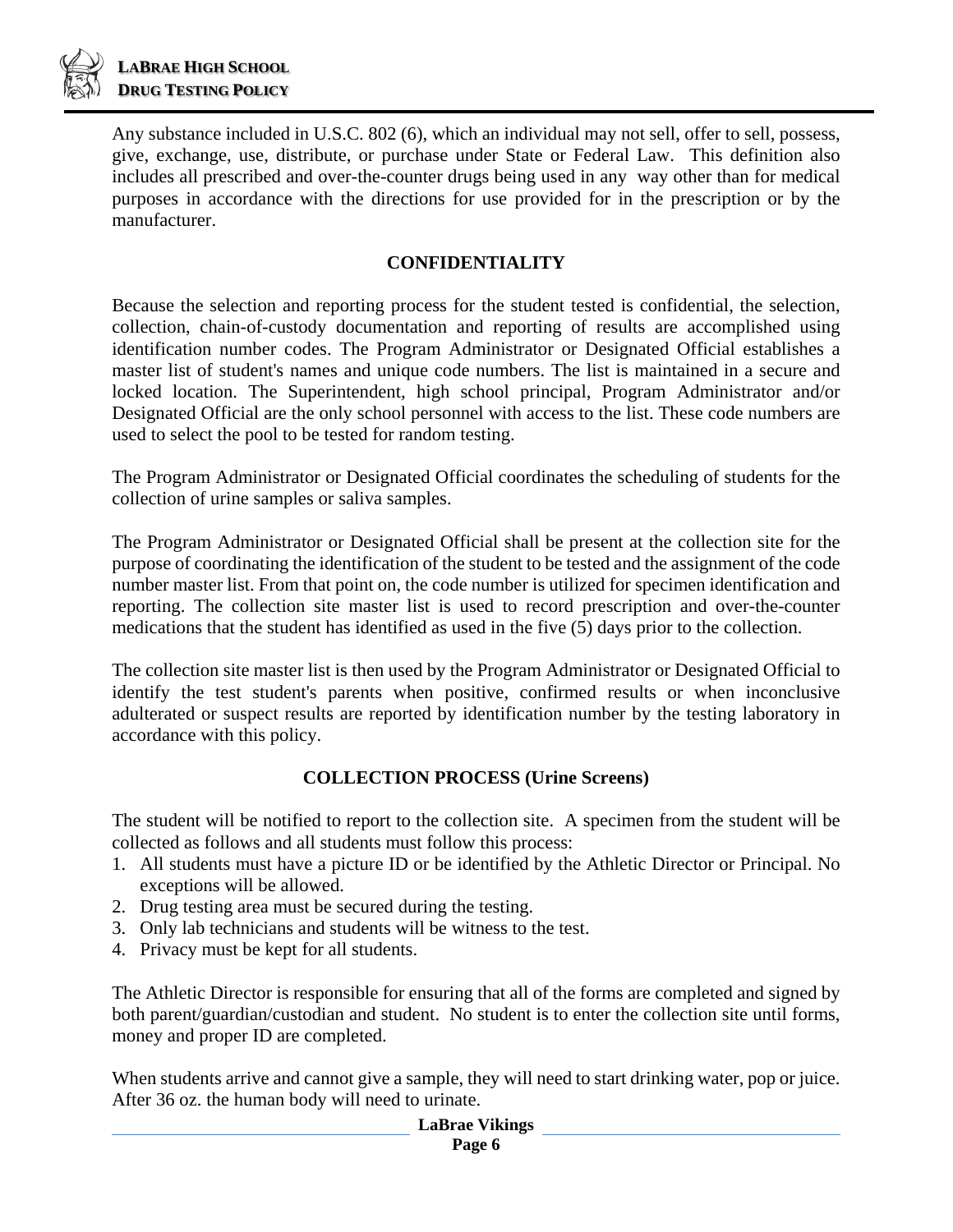No bags, backpacks, purses, cups, containers or drinks will be allowed to enter the collection area. All coats, vests, jackets, sweaters, hats, scarves or baggy clothing must be removed before entering the collection site. Only pants and t-shirts or dresses may be worn in the collection area. Any infringement of the rules will result in the student taking the test over.

Students processed by the lab technician who cannot produce a sample will be kept in a secured area to wait until they can test. If they leave this area they will not be allowed to test. They are not to have contact with anyone until after the sample is given.

Students will be asked to hold out their hands and a sanitizer will be put on their hands or will wash hands with water. The bathroom personnel will add a dye to the toilet.

Students will be asked to urinate directly into the collection cup given to them by the lab personnel. The lab technician will stand outside the stall and listen for normal sounds of urination.

Any and all adulteration of the specimen will be detected and considered the same as a test refusal or 1st time infraction. (The lab checks every sample for adulteration, such as additives you drink or add to urine to change the sample.)

Adulterations: We will treat adulterations and diluted samples as first time offenses. They are not called positives but have the same consequences. A retest will be required within 24 hours.

Any suspicion of tampering with the sample will be brought to the tester's attention. The sample will be sent to the lab for immediate confirmation of tampering.

The sample must be taken in one attempt and be at least 30 ml in size. The student must hand the cup to the lab technician.

Students are not to flush the toilets or urinals. In the event that a student flushes the toilet he or she will be required to give a new sample immediately or the sample will be invalid.

With student watching, the lab technician will recap the sample and hand it to the student who must then return it to the intake technician. In the event that the student does not hand the cup directly to the intake technician, the sample is invalid and a new sample must be taken. If the student leaves the collection area or has contact with anyone, the sample will be invalid and the student will have to give another sample.

This collection procedure is subject to change because of procedural requirements by the testing agency. The School Board reserves the right to change the collection procedure to coincide with the testing guidelines set forth by the testing agency.

When using rapid screens, all non-negative screens will be sent out with a chain of custody to a certified laboratory for confirmation. A Certified Medical Review Officer will verify the positive test.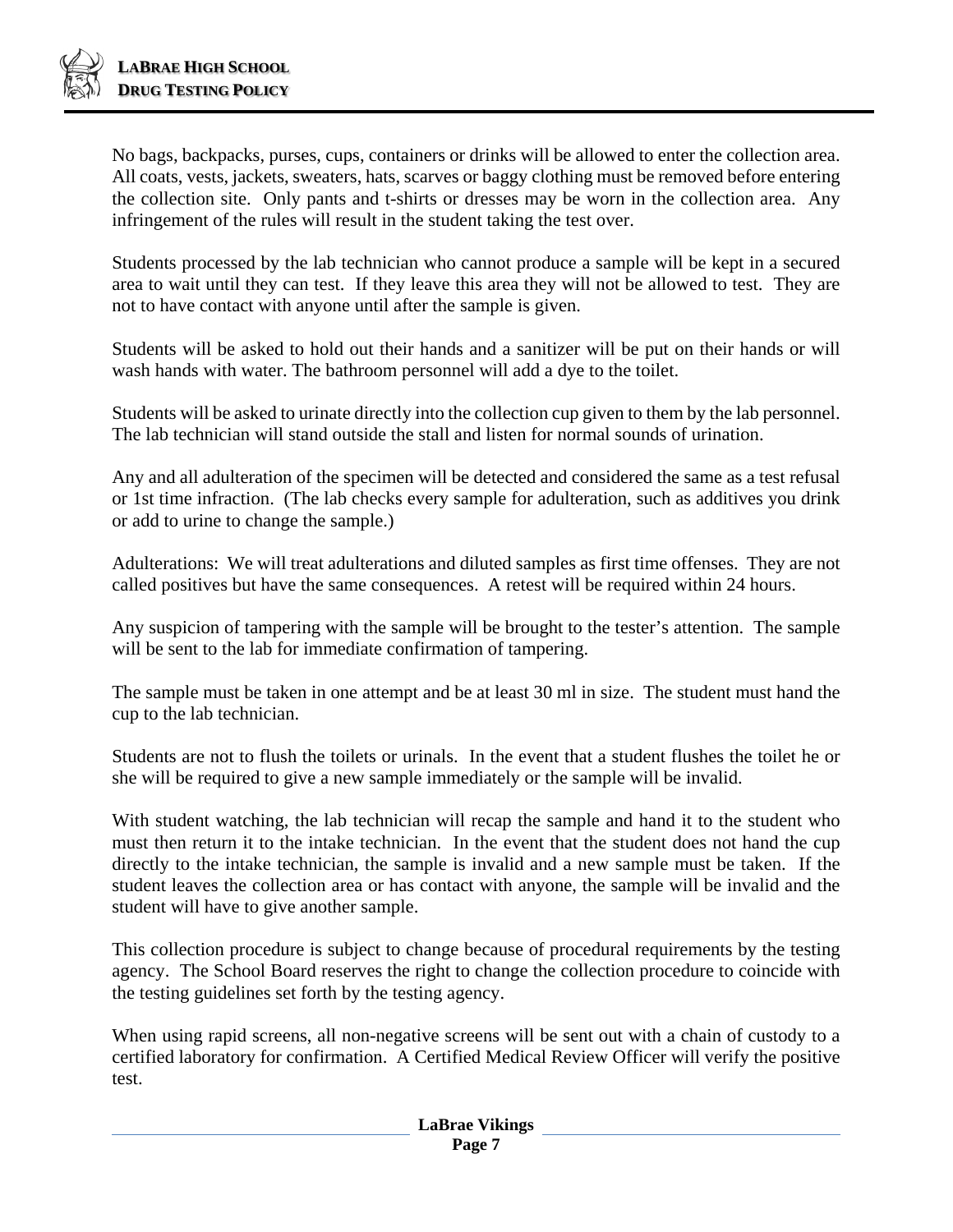

Any student that tests positive will have to be tested weekly for the term of a 5 week program with drug counseling at the expense of the student and or parent. Testing will be done by a vendor approved by the LaBrae Board of Education.

# **POLICY VIOLATION**

For the purpose of this policy, the following actions constitute a violation:

- 1. Failure to report to collection site after notification
- 2. Refusal to submit urine sample for testing
- 3. Tampering with the sample for testing or attempting to subvert the collection/identification process
- 4. Confirmed positive result for banned substance
- 5. Aiding and/or abetting another student in violating this policy
- 6. Refusal to submit to a re-test when required following an inconclusive, adulterated, or suspect result
- 7. Failure of the student and/or the student's parent/guardian to sign the testing consent form(s) and return them to the Program Administrator prior to testing

### **DUE PROCESS**

After notification of a positive test result, the Principal shall contact the parent/guardian by telephone and inform the parent/guardian of their right to a meeting with the Principal to explain the student's rights under this policy. Such notification shall also be sent via certified mail.

Consequences for a second or third offense are not based on whether the banned substance detected is the same as that identified in the previous test(s).

Students who in any way aid or abet another athlete violating this policy will be disciplined as if they were the principal offender.

### **COST OF ADDITIONAL TESTING**

Once a student athlete or extra-curricular participant has had a positive test confirmed, any and all additional test or resulted costs are the responsibility of the student and his/her parent/guardian.

### **RESULTS OF A POSITIVE TEST**

Parents will be notified of the results any positive urine drug test results directly from the drug testing company. The drug company will then, contact the district's building administrator.

### **IF A POSITIVE TEST OCCURS**

### **FIRST OFFENSE**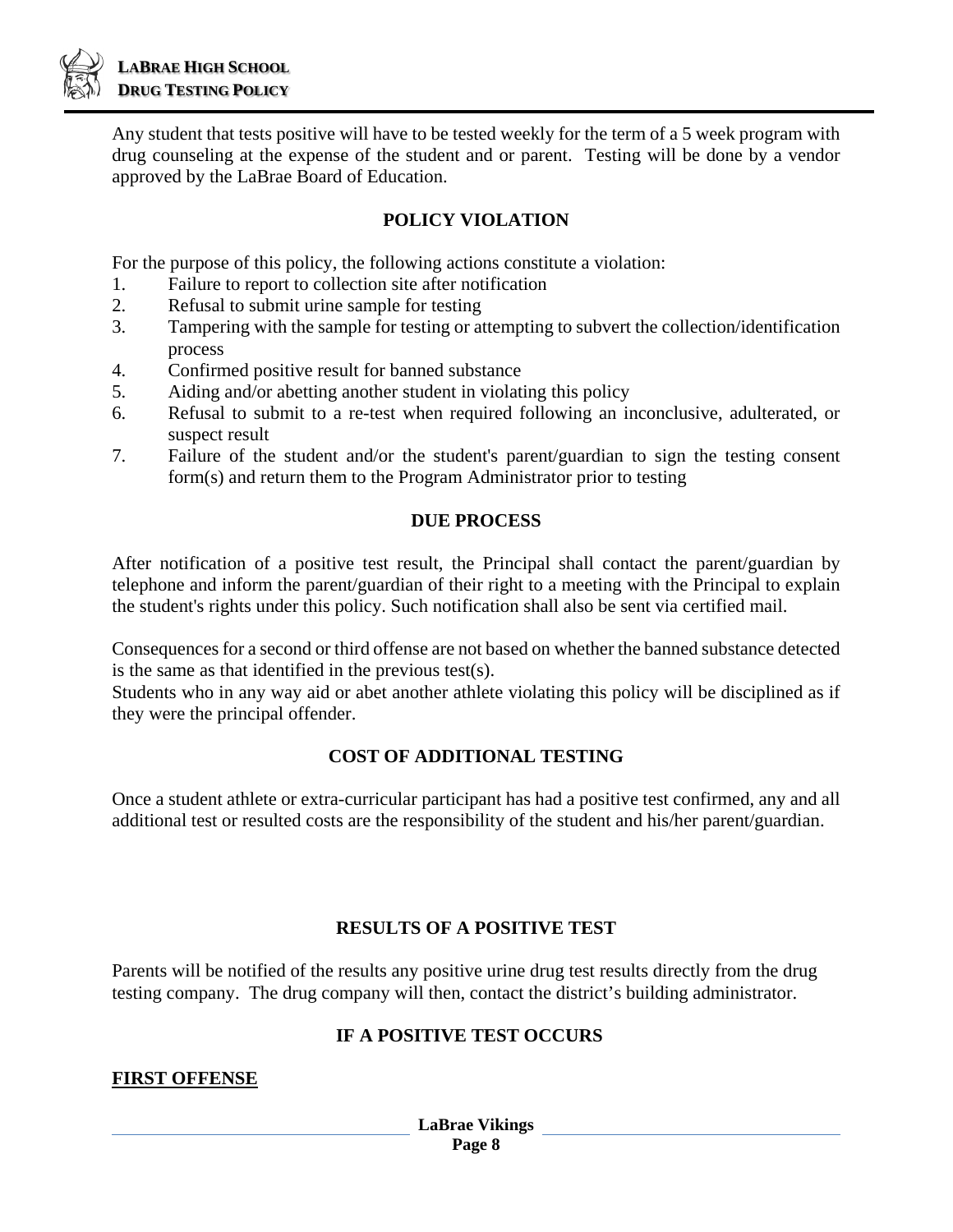

- 1. A first violation of the code of conduct will result in denial of privileges of athletic participation for a minimum of 20% of the next contests scheduled for the season (current season or, if the violation occurs at a time when the student is not participating in athletics, the next games in the next season in which the student has previously participated in). During the suspensions, the student-athlete will not be present at the team's regularly scheduled competitive contests/and or events, including all post-season tournaments and games. (Post season contests are an extension of the regular season).
- 2. The student shall be required to have a professional assessment and follow the recommendation of the assessment. Any cost of the program incurred is the responsibility of the athlete.
	- A. The student cannot participate in scheduled contests until the assessment is complete.
	- B. Failure to comply with recommendation of the assessment will result in dismissal from the team.
- 3. Students may participate in scheduled practice sessions during the denial of participation period at the discretion of the head coach.

# **SECOND OFFENSE**

1. The student-athlete will be denied participation for one calendar year from the infraction/suspension date. The student must participate in and complete a professional education program to correct the abuse problem before reinstatement to any athletic team. When the student-athlete completes the educational program he/she may then return to the tem as a practice player only until his/her imposed suspension is complete. Any cost of such program incurred is the responsibility of the parent.

# **THIRD OFFENSE**

The student shall forfeit the remaining eligibility to participate in all LaBrae Schools athletic programs for the remainder of their high school career.

### **NOTES:**

- **1. Any participant excluded for the remainder of any sport's season forfeits his/her right to any athletic award and awards' program.**
- **2. With any suspension from athletic participation the student-athlete must maintain membership on the team through the last regular season contest or the penalty/suspension will be assessed during the next sport season.**
- **3. The High School Principal will conduct an investigation and an informal hearing for the student prior to any disciplinary actions.**

Violations are accumulative throughout the student's secondary school career. (Grades 9-12) **SELF-REFERRALS**

Self referrals can only happen before a student is selected to be tested. A student may give a selfreferral one time. Counseling and additional testing are required, but no other punitive action will be taken. Any student that tests positive after self-referral may be tested monthly for the reminder of his/her extracurricular involvement.